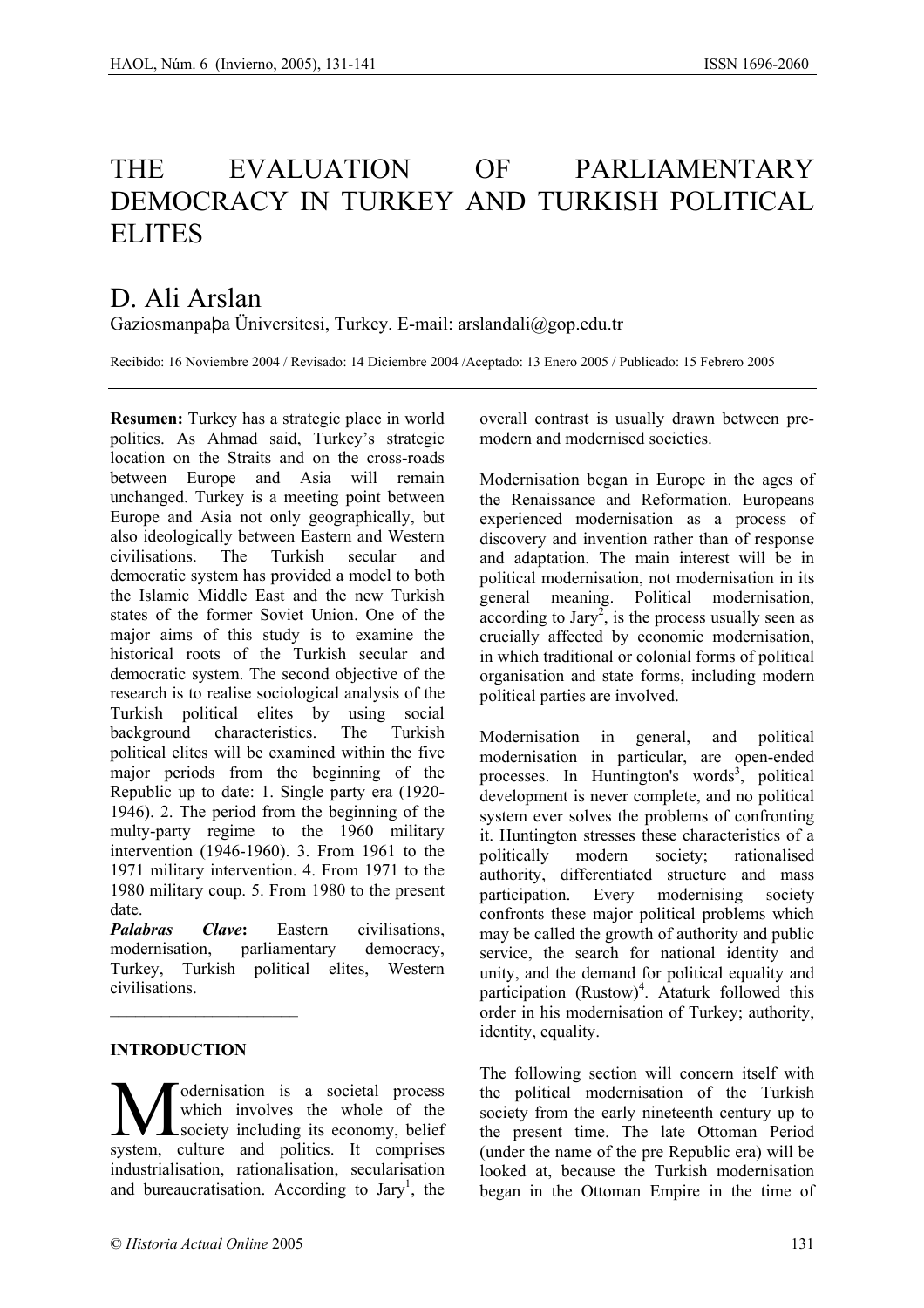Selim III and Mahmut II. Nevertheless this period will be investigated only as far as is necessary, because our main subject matter is the Republican period.

#### **PRE REPUBLIC ERA**

The Turkish historian Halil Inalcik divides the Ottoman Empire into 6 periods:

- 1. Formative 1300-1402,
- 2. Consolidation and reorganisation 1402- 1481,
- 3. Attempt at world-wide empire 1481- 1671,
- 4. Crisis and development struggle 1581- 1699,
- 5. Defeat and acceptance of European superiority 1699-1826,
- 6. Abolition of Janissaries to Abdulhamid's overthrow 1826-1906<sup>5</sup>.

Turkish efforts at modernisation firstly began in the military area with Selim III and Mahmut II. Sultan Selim, who lost his throne and his life in the fight against traditional forces of resistance, established a body of new troops, entirely trained in the European style. Later, Mahmut II (1803- 1839) used the new army to destroy the anti-reformist Jannisaries (Yeniceri). Sultan Mahmut replaced the degenerate Jannisaries with a reorganised and modernised army model that was the *Assakir-i Mansure-i Muhammediye* (the victorious Mohammedan Soldiers) at the beginning of the nineteenth century.

Social and political reforms followed the military reforms. Sultan Mahmut decided with Alemdar Mustafa Pasa to co-operate with the *Ayan* (Council of Notables) by the *Sened-i Ittifak*" (Deed of Agreement). With this document, the absolutist authority of the Sultan was beginning to diminish.

As  $Onulduran<sup>6</sup>$  discussed, following the abolition of the Jannisaries, reforms were introduced which intended to modernise the political structure and the economic and financial systems of the Empire. As Rustow determined, military reforms expanded into cultural transformation and defensive modernisation turned into an integral modernisation<sup>7</sup>.

Sultan Mahmut made great efforts to create a new bureaucracy in the machinery of

government, using those people who had Europeanised minds and a European style of education. As the result of the pressure of the new elite, *Tanzimat* (reorganisation) *Rescript* (*Gulhane Hatti Humayunu* –the Imperial Edict of Gulhane) was proclaimed in the reign of Sultan Abdulmecid. The Edict was engineered by Mustafa Resit Pasa who was a civil servant, a diplomat and the Ottoman foreign minister. With this document, as Onulduran stressed, all citizens –Moslem or non Moslem– would be treated equally before the law and criminal and civil trials would be conducted in public. To prepare the new legislation, the existing Supreme Council of Judicial Ordinances (*Meclis-i Vala-yi Ahkam-i Adliye*) was to be increased in number, and the members of the Council would be charged with codifying the general principles of the Rescript into concrete law<sup>8</sup>. The Supreme Council of Judicial Ordinances was an advisory body where discussion on the laws took place (like a quasiparliament).

Another rescript was declared in 1856 which was the *Islahat* (Reform) Edict. This Edict emphasised the equality of all religious groups and forbade religious and racial discrimination in the empire. The military, medical and administrative academies, modelled on their Western counterparts, were established in the subsequent years of Islahat Edict. The European style educational system of the Tanzimat produced a new social elite that adopted European tastes in dress and in its social life, in literature and in thought. These new ruling elites were significantly different from the classic Ottoman ruling elites. They are known as the "Young Turks".

Following the Tanzimat period, the first attempt at transition into a constitutional monarchy was realised on the 23rd of December, 1876. This period is known as the First Constitutional period (I. Mesrutiyet). The first Constitution was modelled on the 1831 Belgian Constitution, with Mithat Pasa as its chief author. It defined the sovereign right of the Sultan on one hand and the basic rights of the individuals on the other hand. However, this was to be ended by the absolutist monarch Abdulhamid II in 1878. He suspended the 1876 Constitution and dissolved the parliament until 1908.

Hamidian repression brought its anti-thesis. Several secret revolutionary organisations against Abdulhamid rose up in the empire. By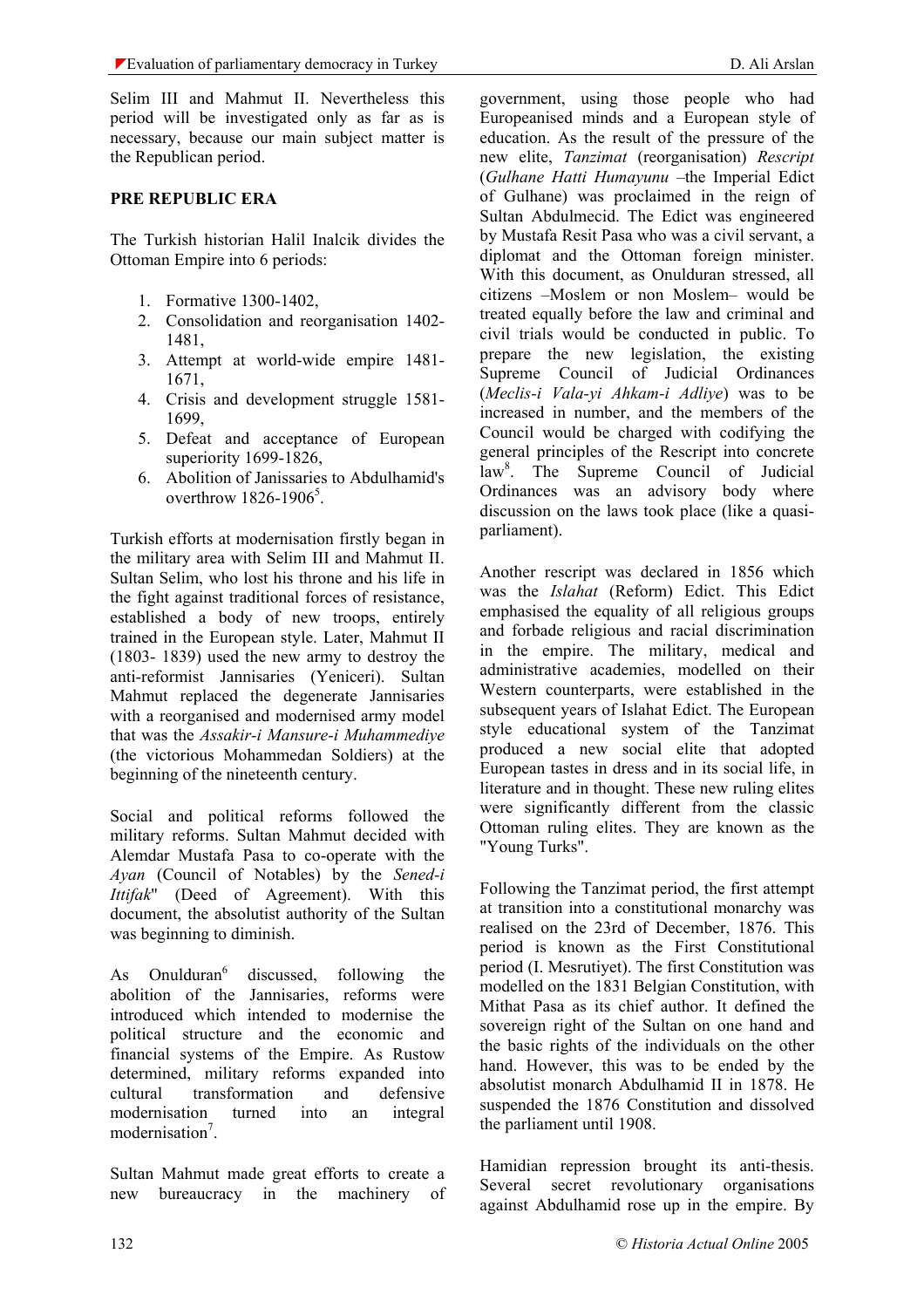far, the most effective one was "the Society (Committee) of Union and Progress" (*Ittihat ve Terakki Cemiyeti*) which was organised by the Young Turks. This society was particularly effective among young army officers.

The first reaction against Hamidian despotism occurred in Monaster, orchestrated by Besneli Niyazi on July, 1908. Abdulhamid could not be successful in suppressing the uprising and he was compelled to sign the declaration of the Second Constitutional Period in 1908 (II. Mesrutiyet). The second Constitutional Government was established on July 23, 1908, and was the beginning of a new phase in the political development of Turkey. This period (1908-1918) covered four assemblies.

As Turhan mentioned (1991), these periods are of prime importance for Turkish political life; when many new social groups –such as civil and military officers, civil bureaucrats and professionals- first began to emerge among the political elites.

#### **TURKISH INDEPENDENCE MOVEMENT AND THE TURKISH REVOLUTION**

As Rustow mentioned<sup>9</sup>, the Anatolian resistance movement was a civilian organisation with a military apex, because all the decisions are given by the TGNA since 1920. The occupation of Izmir by the Greeks in May, 1919 was the last blow that transformed the resistance movement into a true struggle for independence. A few days after this, Mustafa Kemal went to central Anatolia from Istanbul on 19th May, 1919.

Firstly, he went to Samsun, then to Erzurum and assembled a congress of people there. After the Erzurum Congress which took place between July 23-August 7, 1919, the "Declaration of Independence" (*Misak-i Milli*) was proclaimed. According to this declaration, "the people and territory of Turkey should form an indivisible and complete whole, mandates and foreign dominance were unacceptable, and the National Will of the people was to be the only valid power". This resulted in the establishment of the National Sovereignty Principle as the basis of the new state. Then, the second congress gathered in Sivas between 4-11 September. At that time almost the whole of Turkey was occupied. There were no regular armed forces and no powerful weapons. Mustafa Kemal organised small groups of people who fought for independence, and set up a regular armed force

in a very short time. He started a big counter attack. Under commander- in-chief Mustafa Kemal, the Turkish armies defeated the invading armies.

As a result of this victory, the Lousanne Treaty was signed on July 24, 1923. With the signing of Lousanne, the humiliating Treaty of Serves was abrogated and Turkey's independence, integrity and sovereignty were recognised by world powers. Mustafa Kemal had successfully completed the first step of the Kemalist Revolution: defending Turkish sovereignty (1919- 1922).

Now came the time of the realisation of the second but the most important step of his revolution –creating a totally new state, a new society and a new country. His real objective was to create a truly modern, democratic, secular (laic), republican and independent Turkey based on the sovereignty of the people. From 1923 to 1938, the main activities of Mustafa Kemal consisted of placing the state and Turkish society on the road to Western civilisation.

#### **ATATURK'S REFORMS AND BASIC PRINCIPLES OF KEMALISM (ATATURKISM)**

As a product of the Turkish Revolution, the new secular nation state of Turkey was established by Mustafa Kemal in Anatolia between 1919 and  $1923^{10}$ . In a country where the Ottoman Sultans had ruled for centuries, as Allah's Shadow on earth, Mustafa Kemal had the courage and vision to do away with centuries of tradition and corruption by announcing that: "The Turkish State is a Republic", on October 29, 1923. To achieve this first of all he separated the Caliphate (religious leadership of all Moslems) and Sultanate (political leadership), then abolished firstly the Sultanate, then the Caliphate. Later, he replaced the Sheriat, which is the Law of Koran, with a modern civil code adopted from Swiss civil code, and a penal code modelled on the Italian Penal Code. The new legal system was based on Roman Law (1925- 6).

Another far-reaching cultural reform was the reform of the alphabet: he abolished the use of Arabic script and adopted Latin characters in 1928. After that, Ataturk gave to Turkish women complete equality in the society. They acquired the right to vote and to be elected to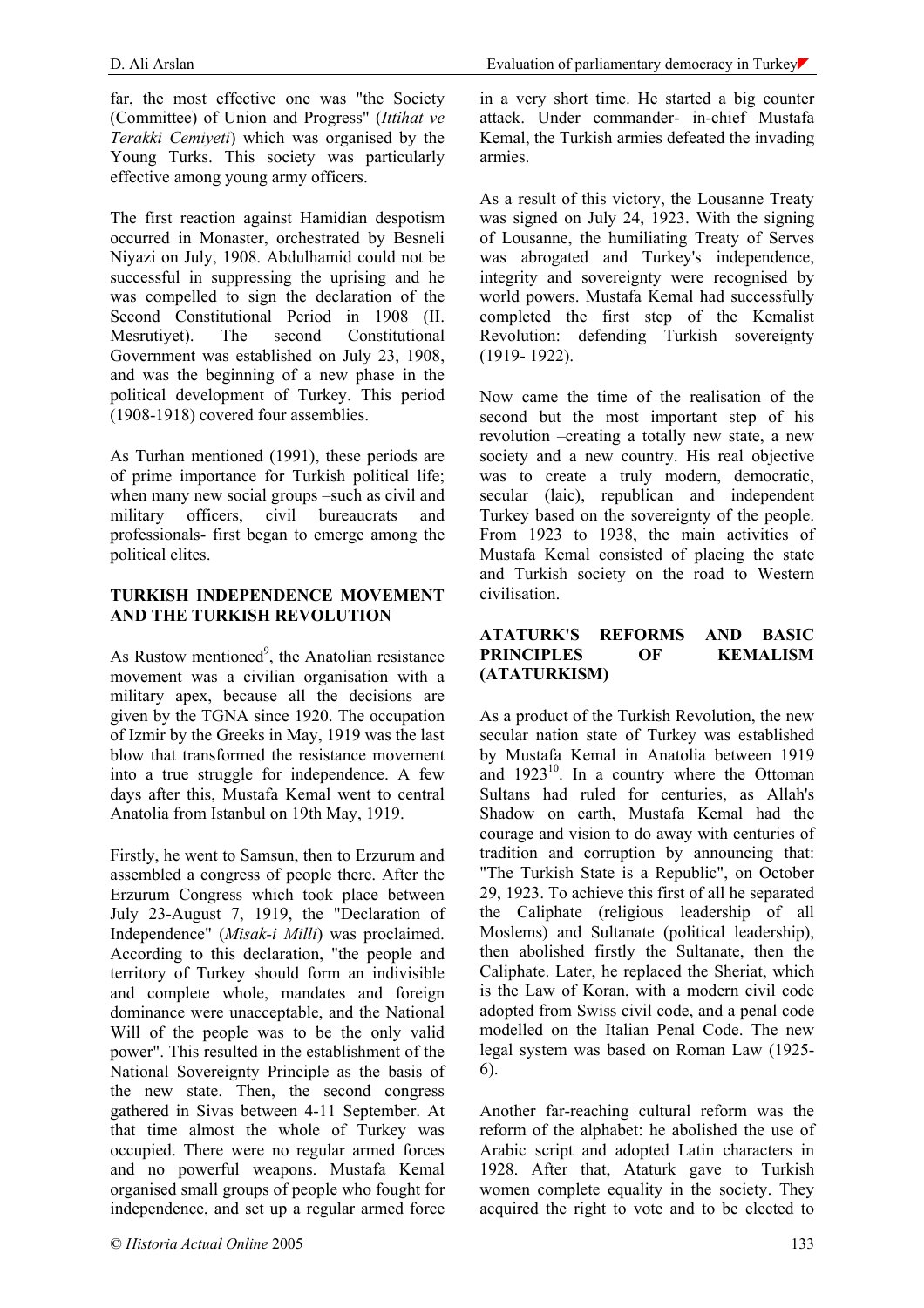parliament before the women of many European Countries.

Reform was carried out in every area of social life. The first political party of the Republic, the Republican People's Party, was established. As Frey emphasised<sup>11</sup>, the statement that Islam was the religion of the state was deleted from the constitution. Religious tribunals were done away with, the fez was outlawed, and the religious dervish order was proscribed. The wearing of religious garb outside of religious buildings was forbidden. The Western calendar and time standards were adopted. A national system of education was established, a national railway network was being built, and the expansion of secular higher education began.

Ataturk's Revolution accomplished the basic modernisation of the educated elite and brought it into active political participation. As Frey said, now the possibly more difficult task of modernising the ill-educated masses of the society and involving them in the political process was being undertaken. On account of these exceptional services, Turkish people gave to Mustafa Kemal the name "Ataturk" a venerable name, which means the father of all Turks.

As Dankwart Rustow said, Ataturk achieved the transformation of an empire into a nation, of a transitional into a western cultural image. Mustafa Kemal combined the three roles of victorious battlefield commander, state founder and chief sponsor of large-scale educational establishments  $(Rustow)^{12}$ .

Ataturk was a man of action, a man of ideas and a pragmatic far-seeing statesman. The driving force of his life was science, particularly the positive sciences. He built up a socio-political system, called Kemalism/Ataturkism. These are the basic principles of Ataturkism:

- Full independence
- Anti-imperialism
- Rationalism and scientism
- Republicanism
- Nationalism (Patriotism)
- Etatism (policy of state control), which is very different to socialism and communism
- Laicism (Secularism)
- Revolutionism
- Contemporaneitism
- Populism

• Pacifism: Ataturk formulated the most essential principles of Turkey; "peace at home, peace in the world". This compact sentence carries Ataturk's thoughts about the internal and external policies of Turkey with absolute clarity.

#### **THE MAJOR PERIODS IN THE POLITICAL HISTORY OF CONTEMPORARY TURKEY**

### **Single party period (1923-1946)**

There is a wrong but popular idea that Communism and Fascism constitute the only two possible types of single party. As Duverger said, such an idea does not correspond with reality. There are some single parties that are not really totalitarian either in ideas or organisation. The best example of this is provided by the People's Republican Party which operated in Turkey from 1923 to 1946 as a single party<sup>13</sup>. It had a democratic ideology, in which all the power was given to the Great National Assembly by the Turkish Constitution.

The Turkish single-party system did not give any official recognition to the monopoly and did not make any attempt to justify it by the existence of a classless society. In Duverger's words, it was always embarrassed and almost ashamed of the monopoly $14$ . Mustafa Kemal attempted to end it several times.

Any similarity cannot conceivably be drawn with Hitler's Germany, nor the Italy of Mussolini. Factions were developed freely inside the party without destroying it. The Grand National Assembly has had an opposition since the establishing of the first National Assembly (23 April 1920), such as "Second Group". But the first opposing political party was founded officially on November 17, 1924 by the two former commanders, Kazim Karabekir and Ali Fuat Cebesoy: it was the Progressive Republican Party (Trakkiperver Cumhuriyet Firkasi). It was abolished by cabinet decree on June 5, 1925 because its members were neither republican nor progressive. Their linkage with the Sheikh Said Rebellion, which was an extremely religious fanatic and anti-revolutionist revolt, brought about their end.

The second enterprise in the transformation to a multi-party system took place in 1930. The Liberal Republican Party was established by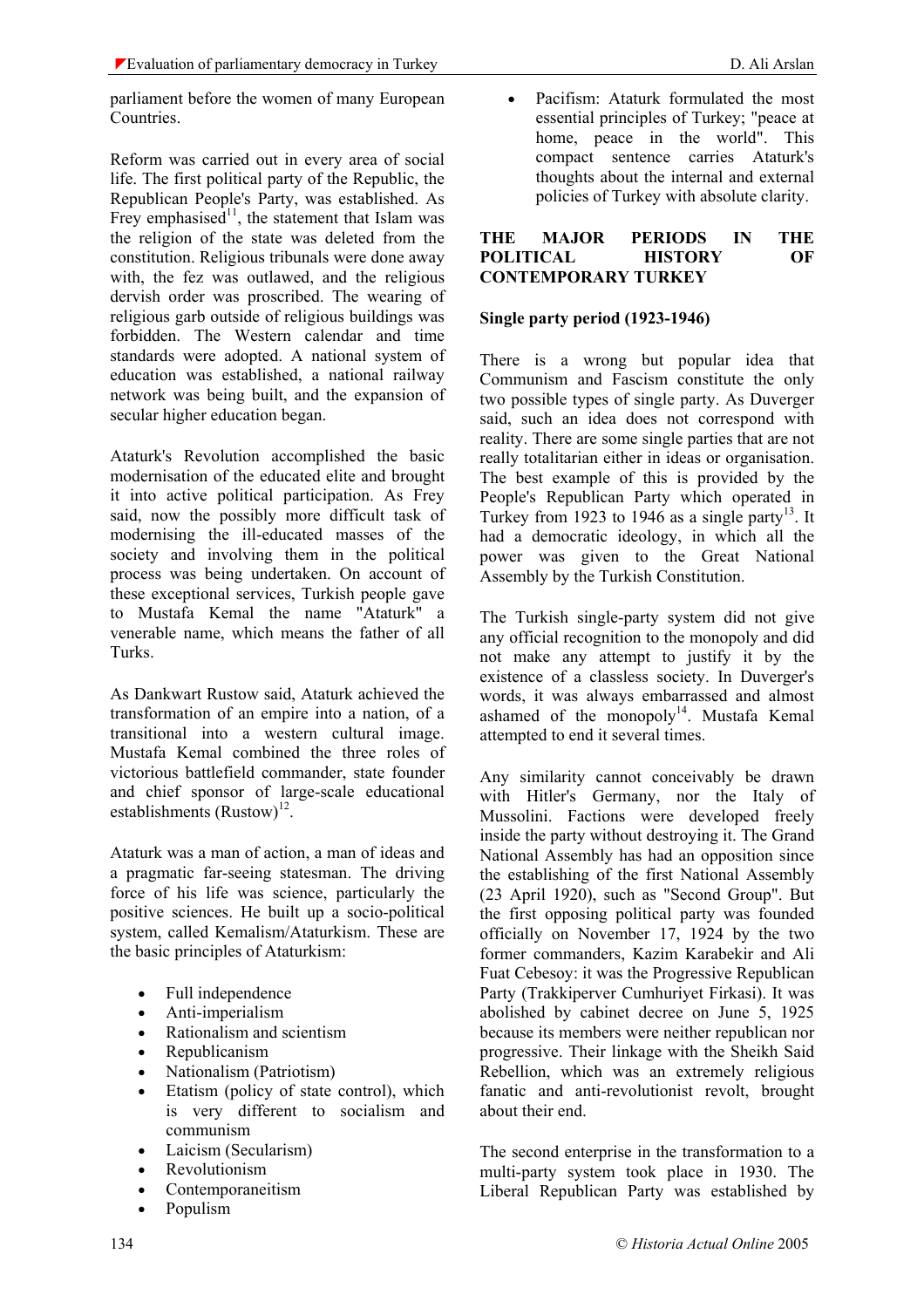Fethi Okyar, at Ataturk's suggestion on August 12, 1930. In a short time, fanatics joined the Liberal Party and started to campaign against to secular state. As the result of this, the Liberal Party was abrogated by its president Fethi Okyar on December 17, 1930. Nevertheless, the opposition continued with their activity in the Parliament up to 1946 under the name of the Independent Group.

The last but successful experiment in the transition to a multi-party system would be realised in 1945, with the establishing of the Democratic Party and with their peaceful triumph in the 1950 elections. Turkey passed from a single-party system to pluralism, as Duverger said $^{15}$  with neither checks nor disturbance.

### **Multi-party period (1946-1995)**

### **a) 1946-1960 period**

Although many political parties were established between 1945 and 1950, only the Democratic Party was successful. As mentioned by  $Tezic<sup>16</sup>$ , the first party was the National Development Party, a religious conservative party. It was established by Nuri Demirbas, Huseyin Avni Ulas and Cevat Rifat Atilhan on July 18, 1945, but they did not achieve to be a part of the democratic system.

The Democratic Party was established by Adnan Menderes, Celal Bayar, Fuat Koprulu and Refik Koraltan who were the members of RPP, on January 7, 1946. It grew rapidly in a very short time, with the election of 61 deputies in the 1946 elections. The eighth Assembly (1946) was the first real multi-party Assembly, but the first completely free and openly contested election in Turkey was not achieved until 1950. The period of 1946-50 could be named as the "Transitional Period" to the multi-party system.

The Democratic Party won the election with 53.35% of the popular vote and 83.57% of the Grand National Assembly seats while RPP gained 39.78% of the votes and 14.40% of the seats. The populist politics, good weather conditions, inflationary economic policies and foreign capital brought the social and economic welfare for the people. Menderes' Democratic Party won a splendid election victory in the 1954 elections. Whereas the Democrats won 503 seats, the Republicans had only 31 inspite of 34.78% of the popular vote.

This honeymoon did not continue very long. In the late 1950s, like the social and economic indicators of the society, the vote rate of the Democratic Party had begun to decline. However, the Democratic Party still won the 1957 election with a 47.3% vote rate while RPP achieved 40.6 %.

Adnan Menderes' despotic and neurotic behaviour and politics led to his downfall and his party's end by the 27th May 1960 overthrow. According to Ozbudun<sup>17</sup>, the deviation from democracy, privilege given to his own supporters, and a declination from Kemalist principles, all together, was an invitation to young patriots and Kemalist soldiers.

### **b) 1960-1971 period**

This announcement heard from the radio at 7:00 am on 27 May 1960:

«Honourable fellow countrymen! [...] The Turkish armed forces have taken over the administration of the country. Our armed forces have taken this initiative for the purpose of extricating the parties from the irreconcilable situation into which they have fallen  $\left[\ldots\right]$ !»<sup>18</sup>.

Armed forces re-obtained their old respected status in the societal hierarchy. The Junta (the National Unity Committee-NUC) prepared a new constitution for the professors Commission. This Constitution was very civilised and radical. Under the 1961 Constitution, as Ahmad said<sup>19</sup>, Turkey enjoyed a greater degree of freedom than ever before. People had more civil rights, the universities had greater autonomy, and students were given the freedom to organise their associations. Workers were given the right to strike.

Turkey had been thoroughly politicised in the 1960s and ideological politics were permitted. The ultra-nationalist and neo-fascist National Action Party (NAP) and the Socialist Workers Party (WPT) had been founded in those years. The Socialist Workers Party would get 16 seats in the Parliament in 1960s. It was the first and the last great successes of the Turkish Socialists in Turkish modern history. The Islamist movement had also become quite powerful.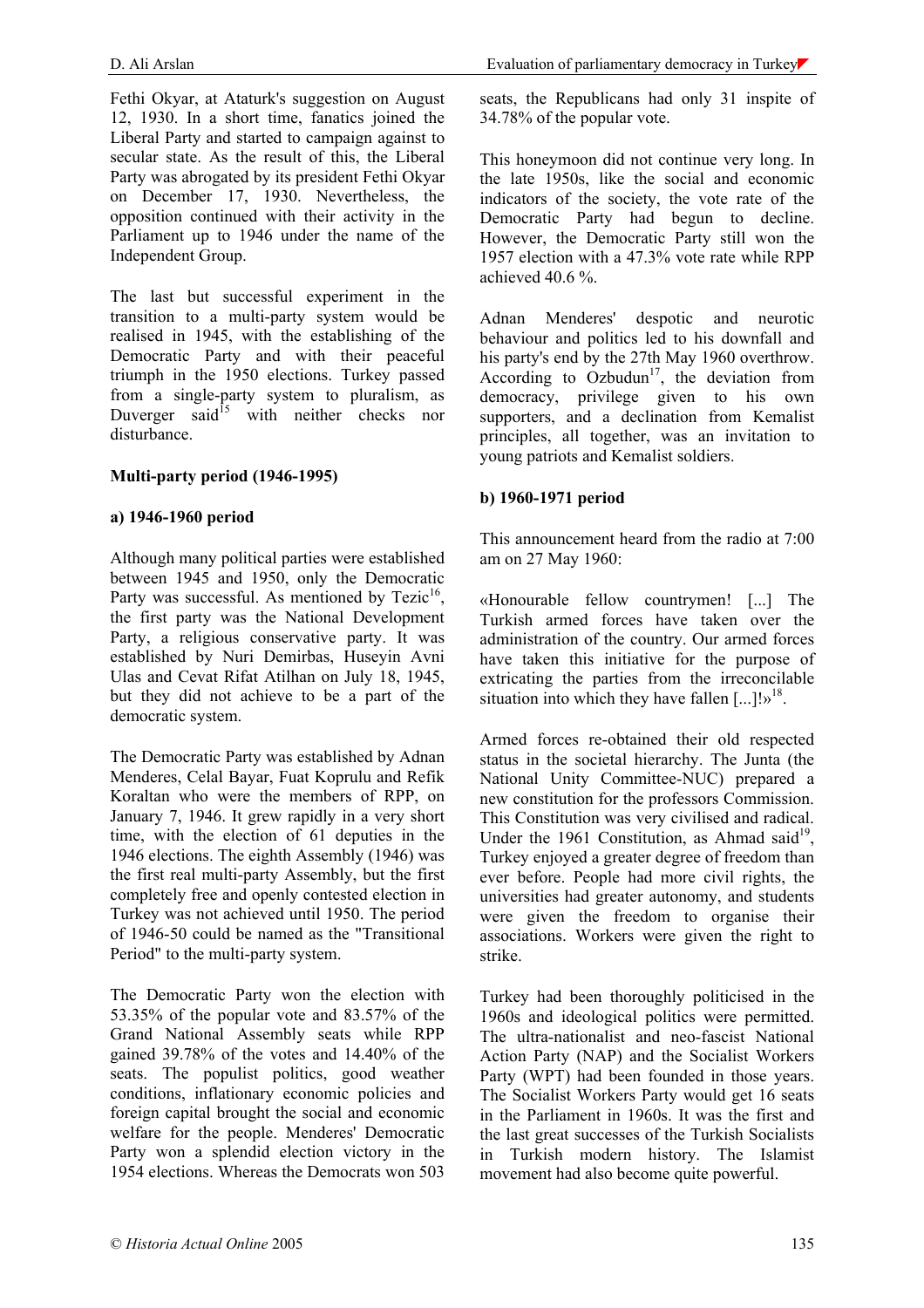Two new political parties were formed as the inheritors of the Democratic Party in 1961: the New Turkey Party (NTP) and the Justice Party (JP), for the first election realised under the new election law. The two biggest parties were RPP and JP in all the elections during this period. The 1960s could be named the period of coalition governments.

As a result of high inflation, high political tension, rising unemployment, and rapid social political change, Turkey dissolved into chaos. As Ahmad emphasised $^{20}$ , the Islamist movement had become more aggressive and its party, the National Order Party, openly rejected Ataturk and Kemalism. On account of this, the generals presented a memorandum to the President and the chairmen of the two chambers in 12 March 1971. The Generals demanded the formation of a strong, credible government capable of implementing the reforms envisaged by the constitution.

## **c) 1971-1980 period**

Following the Demirel's resignation, the exleftist new rightist Nihat Erim constituted the government in 1971. According to Erim and the Military High Command, the liberal constitution of 1961 was a luxury for Turkey. They started an operation against civil rights and liberties. This modification covered every institution of the state, such as the union, the universities, the press, radio and television, the Council of State, the Constitutional Court, the Court of Appeal, the Assembly and the Senate. The philosophy and activities of the 12 March regime was totally different from the 27 May regime. It could be named the anti-thesis of the 27 May spirit.

Youth organisations, meetings and seminars of professional associations and unions, and all the publications of the left were prohibited whereas the publications of right could be circulated freely. Thousands upon thousands of Kemalist and socialist intellectuals, writers, scientists, university students and unionist leaders were arrested under the twin regime of Erim-Tagmac<sup>21</sup>.

Ecevit's populist and "peace and unity" policies did not enough for the cease fire. Political terrorism had become a regular feature of Turkish social life. As Ahmad discussed $^{22}$ , there were a fundamental differences between the terrorism of the left in the early 1970s and the

terrorism of right and left in the mid/late 1970s: In the first period, the action was against imperialism, western influences and capitalism whereas in the second period, the aim was to create chaos and demoralisation. The aims of the Grey-wolves (Commandos), who are the militants of the neo-fascist Action Party, were to destroy the electoral potential of RPP by demoralising the Rap's supporters. In addition, rising unemployment, increasing inflation and declining wages incited the conflagration.

Ecevit's RPP (Republican Populist Party) won 41.4% of the popular votes and 213 seats as compared with 36.9% for Demirel's JP in the 1977 election. Ecevit established a minority government but he could not get a vote of confidence. This was the beginning of one of the darkest periods of Turkey in her modern history which would eventually bring the 12 September 1980 Coup D`etat.

## **d) 1980-1995 period**

The Junta set up the National Security Council (NSC) under the chieftainship of the chief of Staff Kenan Evren. The other members of the National Security Council were the chiefs of the armed forces that were army, navy, air force and gendarmery. They ruled Turkey until November 1983. They attempted to change all areas of social life except foreign policy and the economic stabilisation programme which had been in place since 24 January 1980. In the first place, they suspended the Constitution and dissolved Parliament, then they closed down the political parties, detained their leaders and suspended the professional associations and confederation of trade unions. As Ahmad mentioned<sup>23</sup>, arrests and trials were the principal features of daily life.

As the result of external and internal repression, the Junta decided to hold general elections in November 1983. Evren and the Junta openly supported the retired general Turgut Sunalp's Nationalist Democratic Party (NDP) in the 1983 elections. They did not want to allow the government and on account of this, they did not permit free competition in the elections. They always vetoed the powerful rival of the others preferred. However, the Junta could not prevent the victory of Ozal's Motherland Party, because Ozal had the support of patrons and America.

In Ahmad's words "Turkey had selected a salesman and not a statesman" in the 1983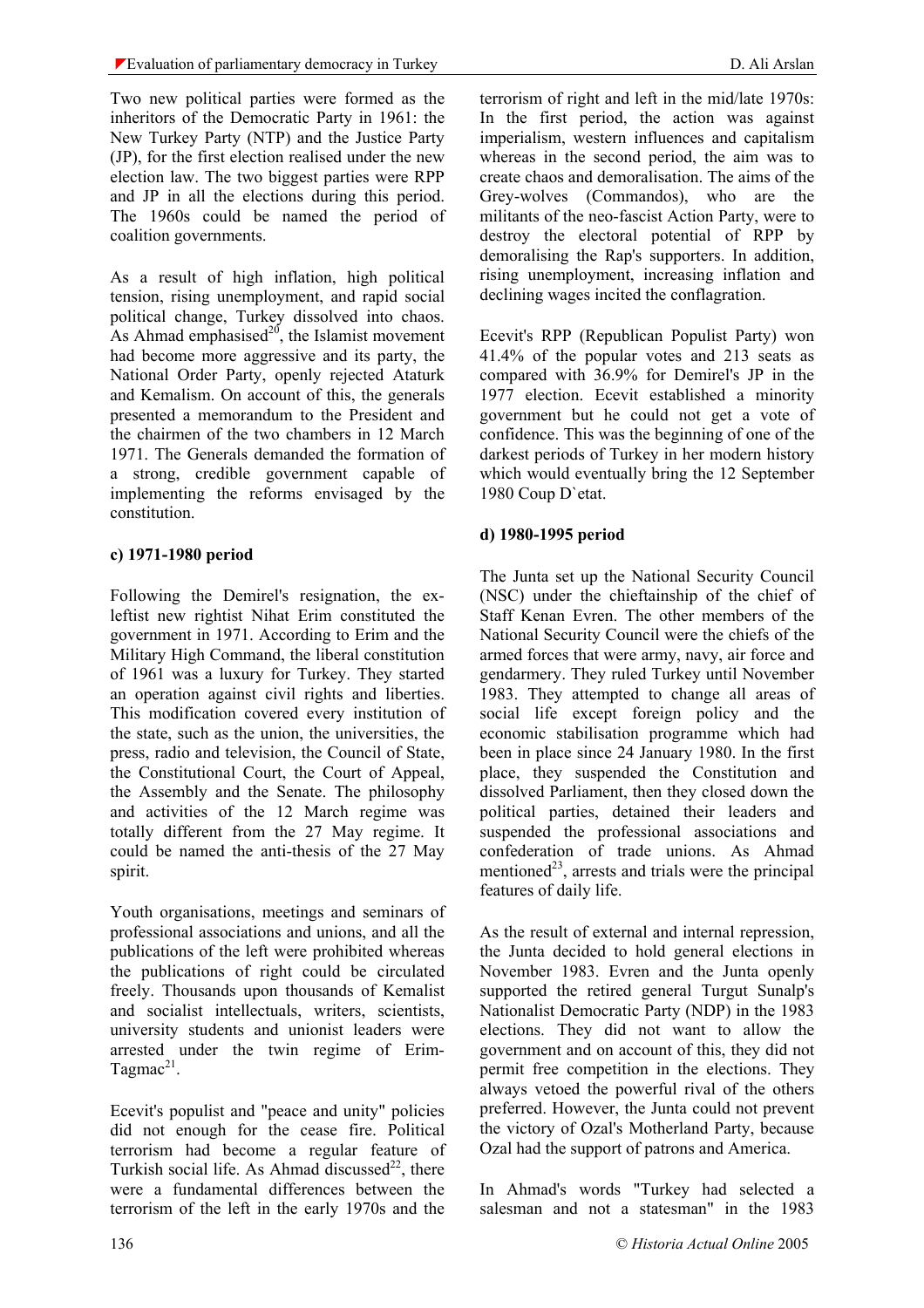general elections<sup>24</sup>. Ozal had a colourful political identity like his party, the Motherland Party which was a transitional period political party. They claimed that they were conservative like the Justice Party (JP), Islamist like the Nationalist Salvation Party (NSP), nationalist like the Nationalist Action Party (NAP), even social democrat. Is it possible to be everything at the same time for either an individual or a political party? Certainly, according to the saying "everything means nothing!"

The neriod of Motherland governments would continue until the 1991 general elections. These brought the coalition government of Demirel's True Path Party (TPP) and Inonu's Social Democratic Populist Party (SPP).

The Turkish journalist Emin Colasan describes very accurately the social situation in Turkey in the 1980s and also in the 1990s: "The Motherland Party has destroyed all the values we held sacred. Ten years ago we as a nation used to consider swindling, theft, bribery and corruption as dishonourable. Now, they are normal things; Yalcin, whom we would have criticised and disgraced a few years ago, has become everyone's darling today. Where will it all end, dear sir!?..."<sup>25</sup>. I also agree with Ahmad<sup>26</sup> that, the 1980s created a society of "the haves, the have nots, and the have lots" in Turkey.

### **THE POLITICAL STRUCTURE OF THE MODERN TURKISH REPUBLIC**

The Turkish Republic is based on a democratic laic (secular), pluralist and parliamentary system where human rights are protected by laws and social justice. The National Assembly is elected by popular vote (the election law is going to be changed nowadays) and the nation is governed by a Council of Ministers directed by the prime minister. The Turkish Grand National Assembly, the Presidency and the cabinet are the main state organs of the Turkish Republic:

The Turkish Grand National Assembly has been Turkey's 450 (recently increased to 550) seat unicameral Parliament since 1980. It is the sole legislative authority. Its members are elected for a five years term through universal suffrage, however, the Parliament can decide on early elections before the termination of this period. Besides its legislative power, the Parliament elects the president, has the authority to declare war, proclaim Martial Law, ratify international

treaties and debate requests for parliamentary investigation against high ranking state officials. The Parliament can also amend the constitution with a two-thirds majority. All Turks who are at least 30 (recently this is decreased to 25) years old and are not disqualified according to Article 76 of the Constitution, are eligible to become candidates for election to the parliament.

The President of the Republic is the Head of the State. He represents the Turkish Republic and the integrity of the Turkish nation. The President is elected by secret ballot and a two-third majority plenary session of the Parliament for a term of seven years. He is elected from among the members of the Turkish Grand National Assembly who are at least 40 years old and have had a higher education or are from among Turkish citizens who fulfil these requirements and are eligible to be deputies.

The Council of Ministers or Cabinet is led by the prime minister and is made up of his/her ministers. The prime minister is appointed by the President from among the members of the Parliament.

Once the President has approved the cabinet list, the government programme has to be read in Parliament within a week. Then a vote of confidence is taken two full days after the reading in Parliament of the government programme and one full day after the debate over the programme has ended. In the event of general elections, the Prime Minister is required to replace the ministers of the interior, justice and communication with independents.

In the event of early elections, the Prime Minister is also required to replace these ministers within five days of the Parliament's decision to hold new polls

### **POLITICAL ELITES IN THE MODERN TURKISH HISTORY**

As discussed in the earlier pages of this paper, the modern Turkish Republican era could be divided into 5 sub-periods according to major social-political phenomena. The first period is the single party era (1920- 1946), the period from the beginning of the multi-party regime to the 1960 military intervention could be accepted as the second period, the third one is from 1961 to the 1971 military intervention and the fourth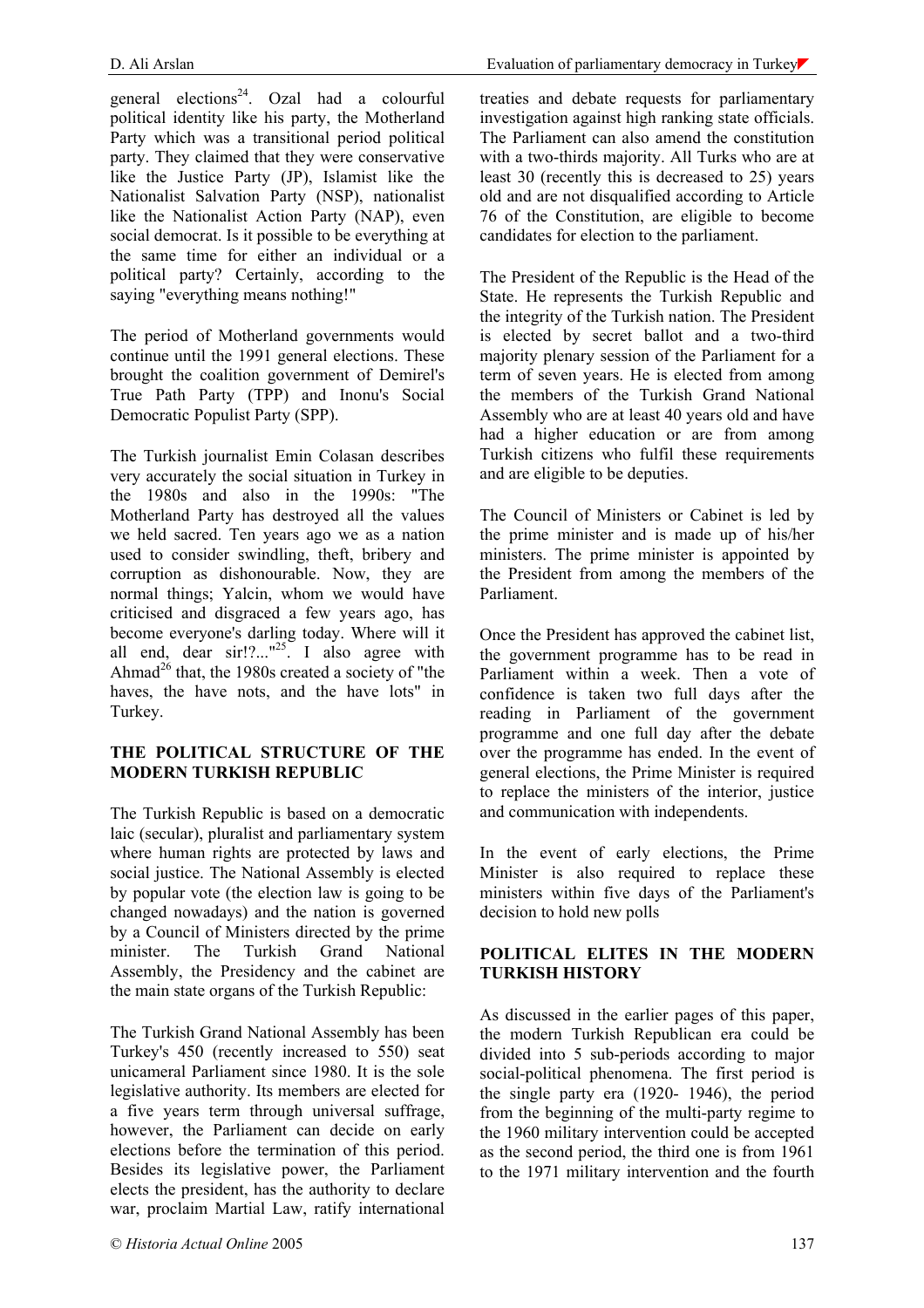is from 1973 to the 1980 military coup. The last one is from 1983 up to the present date.

The younger generation (30-39), the firstly and lastly, had the predominance in the First Assembly (1920). After this, the middle aged group has always had a heavy domination in the parliament. As clearly seen in Table-1, the dominant group is middle aged people (40-54) for all the periods. The second biggest group was the advanced aged from period-1 to

beginning of the third period. Then, by 1961, young people had risen to the second rank and this situation continued during the last three periods. The rates of young generation and middle ages always showed an increase whereas the older generation's group declined until the last period. However, in the last period, the situation changed and the proportion of the advanced aged group began to increase.

| <b>AGE GROUPS (%)</b>     | <b>MAJOR PERIODS</b>         |           |                |                 |           |  |  |
|---------------------------|------------------------------|-----------|----------------|-----------------|-----------|--|--|
|                           | $1920 - 1946$ <sup>*</sup> ) | 1946-1960 | Ш<br>1960-1970 | IV<br>1973-1980 | 1983-1995 |  |  |
| Youth<br>$(30-39)$        | 22.7                         | 23.8      | 30.1           | 31.1            | 28.8      |  |  |
| Middle Aged<br>$(40-54)$  | 43.2                         | 49.5      | 58.4           | 61.8            | 53.8      |  |  |
| Advanced Aged<br>$(55,+)$ | 33.8                         | 27.1      | 11.1           | 7.2             | 17.2      |  |  |
| Average Age               | 44.1                         | 45.5      | 44.5           | 45.7            | 45.4      |  |  |

#### **Table 1. Proportions of Age Groups for the Major Periods.**

(\*) Period-I includes 1920, 1925 and 1943 Assemblies

Table-1 clearly shows that, Turkish parliamentary are middle aged with average age of 45. Average ages of the Turkish deputies are more or less the same for all the parliamentary seasons. The first season has the smallest size of average age that is 44.1 among the five periods.

| <b>EDUCATIONAL LEVEL</b>           | <b>MAJOR PERIODS</b>         |           |           |           |           |  |
|------------------------------------|------------------------------|-----------|-----------|-----------|-----------|--|
|                                    |                              |           | Ш         | IV        |           |  |
|                                    | $1920 - 1946$ <sup>*</sup> ) | 1946-1960 | 1960-1970 | 1973-1980 | 1983-1995 |  |
| University                         | 74                           | 72.7      | 75.8      | 76.8      | 84        |  |
| Lycee<br>(High School)             | 3.5                          | 8.4       | 10.4      | 9.4       | 7.6       |  |
| Middle<br>(J. High Sc.)            | 10.5                         | 10.1      | 8.9       | 7.9       | 4.3       |  |
| Primary School                     | 4                            | 5.1       | 3.9       | 7.3       | 4.2       |  |
| Average Number of Foreign Language | 1.3                          | 1.02      | $( - )$   | 1 – I     | 0.99      |  |

| Table 2. Educational Level and Average Number of Foreign Language for the Major Periods |  |  |  |
|-----------------------------------------------------------------------------------------|--|--|--|
|-----------------------------------------------------------------------------------------|--|--|--|

As seen in Table-2, the university-educated group has a devastating domination and their trend is always on the increase<sup>27</sup>. High school educated deputies had become the second biggest group by the third period and they have occupied second position up to the present day. The trend of those people who received middle school education has been steadily downward over all the periods. University educated deputies have their largest proportion which is 84% in the period-5. This situation is highly related to the general increment of the ratio of literate population in Turkish society. The average number of foreign language known at its highest rate in the first period that is 1.33. The curve of this peculiarity is downward.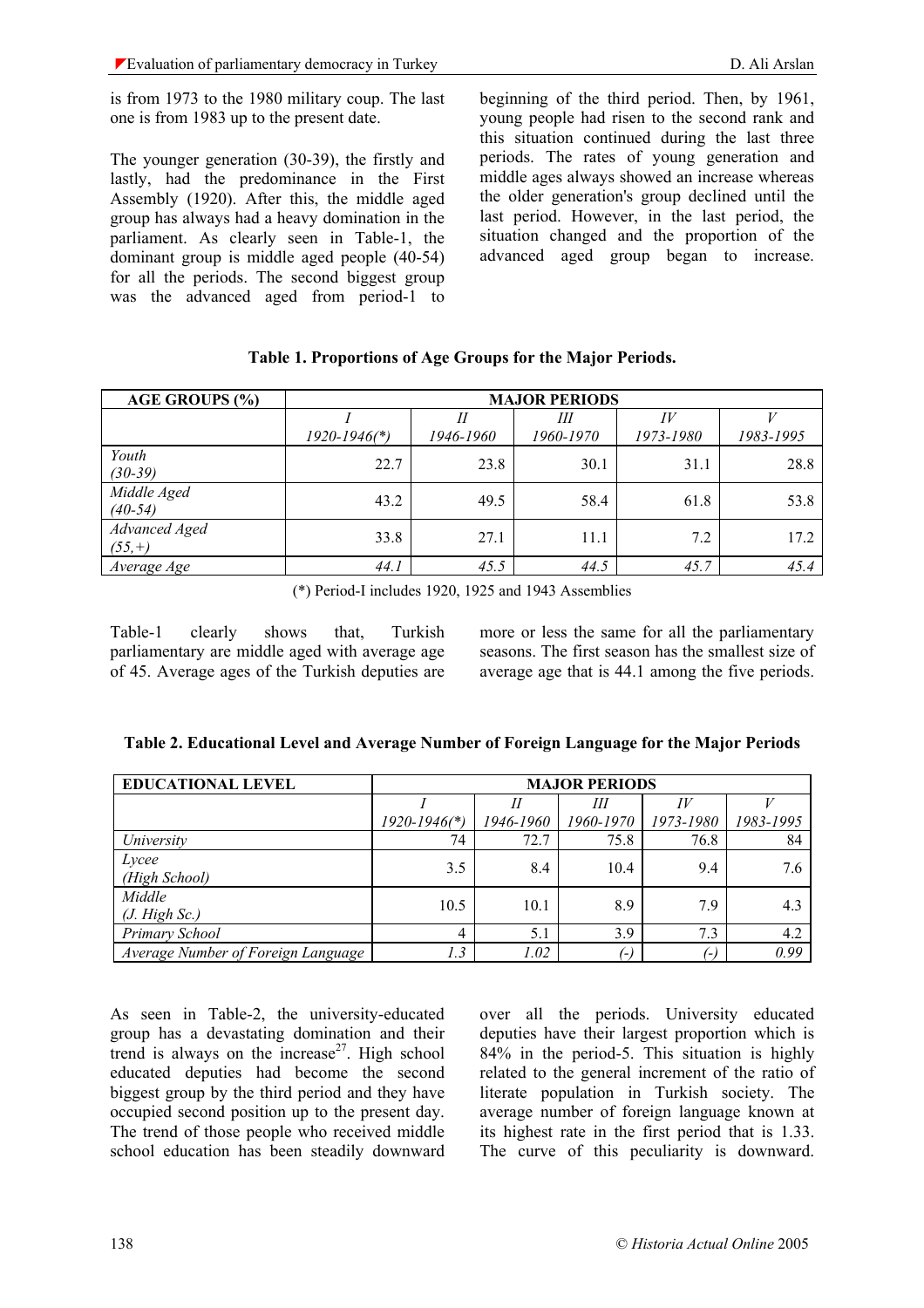|                            |                | <b>MAJOR PERIODS</b> |                   |           |           |           |
|----------------------------|----------------|----------------------|-------------------|-----------|-----------|-----------|
|                            |                |                      |                   | Ш         |           |           |
|                            |                | 1920-1946            | $1946 - 1960$ (*) | 1960-1970 | 1973-1980 | 1983-1995 |
| <b>GENDER</b>              | Male           | l.5                  |                   |           | 1.3       | 1.8       |
|                            | Female         | 98.5                 | 98.9              | 98.9      | 98.7      | 98.8      |
| <i>MARITAL STATUS</i>      | <i>Married</i> | 86.7                 | 91.4              | 92.6      | 94.5      | 97.3      |
|                            | Wid.-Single    | 13.3                 | 8.6               | 7.3       | 5.5       | 2.7       |
| AVERAGE NUMBER OF CHILDREN |                | 2.66                 | 2.45              | 2.53      | 2.75      | 2.42      |

**Table 3. Rates of Genders, Marital Status's and Number of Children of Deputies for the Major Periods**

Another important phenomena which affects the elite recruitment process in Turkish society is gender. When Table-3 is examined, it can be clearly seen that males take a huge proportion in all the periods. Like males, the proportion of married deputies is always very high and its trend is without exception on the increase. The average number of children is biggest size in period IV while the fifth period has the lowest number.

All Turkish assemblies presents masculine character: Male parliamentary elites $^{28}$  have almost always very huge dominance in all periods. The proportion of males is always higher than 98%. The female deputies have their

slightly largest proportion amongst the Turkish parliamentary elites in the first and the last periods.

Turkish people ascribes an important role to the marriage in the social life. This phenomena can be observed easily in elite recruitment process. The trend of those people who is married has been upward since 1920 up to present time. Whereas the proportion of the married political elites was 86.7% in the first period, the average rate of married deputies is 97.3% in the last period. Another important finding about the family structure of the Turkish political elites is that they have their smallest family size which is 2.42 in the last period.

| <b>OCCUPATIONS</b>      | <b>MAJOR PERIODS</b>                          |           |           |           |           |
|-------------------------|-----------------------------------------------|-----------|-----------|-----------|-----------|
|                         |                                               | II        | Ш         | IV        |           |
|                         | 1920-1946                                     | 1946-1960 | 1960-1970 | 1973-1980 | 1983-1995 |
| Civil Bur. and Mng.     | 21.3                                          | 11        | 18.3      | 23.6      | 30.3      |
| Law                     | 13.1                                          | 24        | 27.4      | 23        | 15.8      |
| Engineering & Arc.      |                                               | 3.3       | 1.9       | 3.1       | 2.6       |
| Medicine                | 8                                             | 11.7      | 6.5       | 4.5       | 3.1       |
| <b>Free Contractor</b>  | $\vert$                                       | (−)       | $(-)$     | $-$       | 7.9       |
| <b>Medical Sciences</b> | 1.3                                           | 2.3       | $-1$      |           | 4.6       |
| Education               | 10.1                                          | 8.3       | 5.6       | 7.5       | 8.4       |
| Military                | 16.9                                          | 7         | 6.9       | 3         |           |
| Trade & Industry        | 10.7                                          | 17.7      | 16        | 15        | 15.4      |
| Trade Union             | $\mathord{\hspace{1pt}\text{--}\hspace{1pt}}$ | (−`       | 1.6       | 1.6       | 2.2       |
| <i>Others</i>           | 17                                            | 14.3      | 16        | 16        | 5.8       |

**Table 4. Rates of Occupations for the Major Periods**

Occupational background is another important component that affects the elite circulation process in Turkish society. Table-4 clearly shows that the two occupational groups of law, and civil bureaucracy and management, are the biggest groups in the last three periods. The target group in the first period is civil servants, however, the military officers are the second

largest group. In the second period, the largest group is law whereas the trade and industry group takes second place.

Civil bureaucrats and administrators have always an important proportion among the Turkish parliamentary elites. The second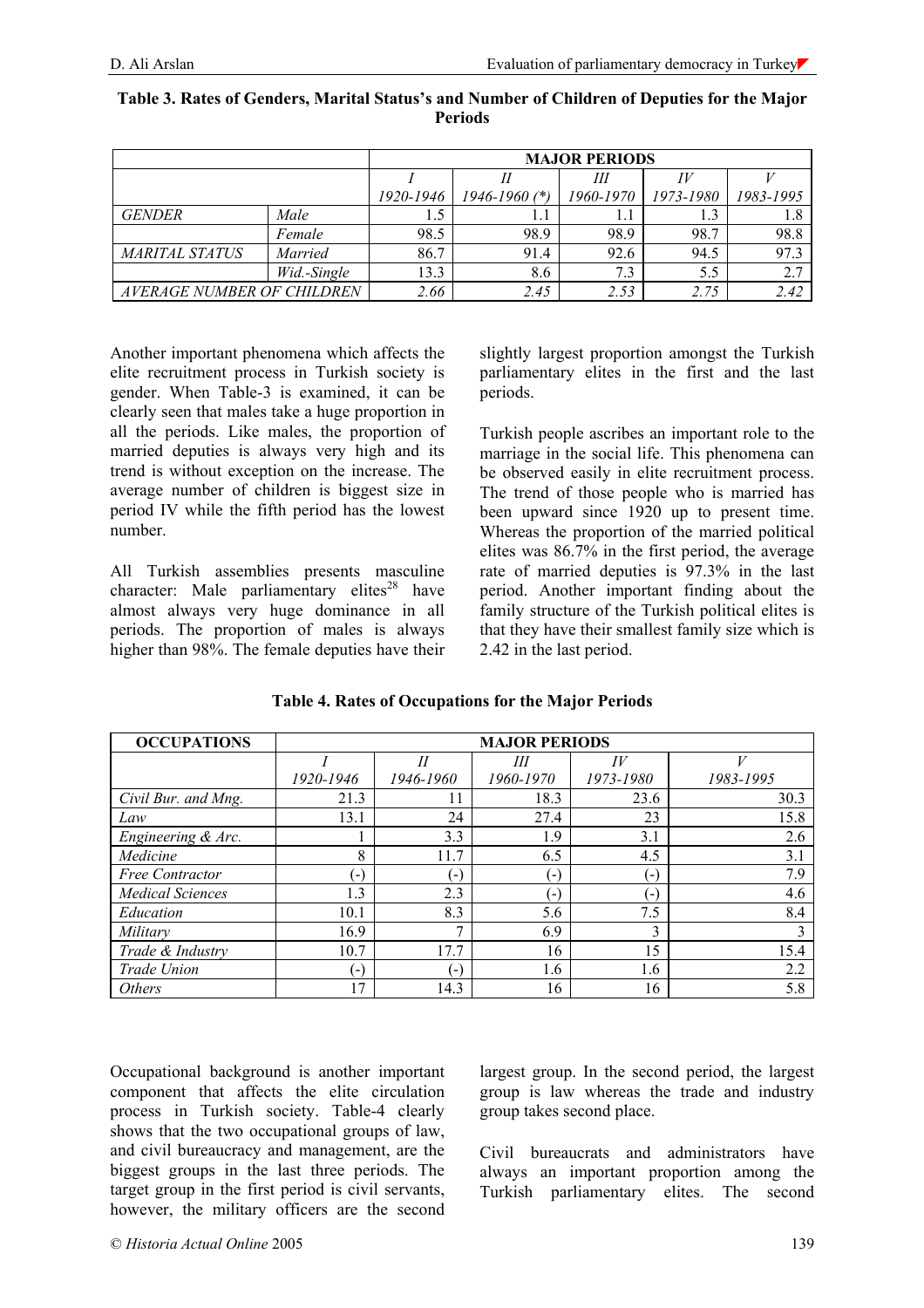substantial occupational group is law, that is lawyers, judges and public prosecutors; and the third group is trade and industry which included merchants, businessmen and other related vocations. Military officers, educators and doctors follow these three.

As Ergil discussed, the most under-represented occupations are agriculturists and workers in the parliaments over the whole period. The Turkish agriculturists are mostly small-scale peasant farmers. The proportion of large scale landowners in the Turkish population is being insignificant. Whereas the small scale landowners have been under- represented, the large scale landowners have probably been overrepresented.

A category was not created for the religious group because this group occupied an important number of posts not only as clerics but also within all the other occupational groups. Clerics were the second largest group in the Constituent Assembly in 1920, but as a result of Ataturk's secularist modernising reforms, they virtually disappeared in the late 1920s. However, they reorganised and cultivated themselves within Democratic Party in the 1950s and later in Justice Party in the 1960s. Finally, they established their own parties, firstly the National Order Party (NDP) in 1970, later the National Salvation Party in 1971 and finally the Welfare Party (WP-RP).

### **GENERAL FINDINGS AND CONCLUSION**

Modernisation efforts in Turkey were begun by Selim III and Manmut II in the Ottoman Era. Subsequently the first parliament opened in the First Constitutional Period (1876-1878). But this process was interrupted by the absolutist monarch Abdulhamid II.

The second experience of transition to parliamentary monarchy was realised by the beginning of the Second Constitutional Period (1908-1918). This period contains three parliamentary sessions –assemblies of 1908, 1914 and 1918. The last Ottoman Chamber of Deputies assembled between 12 January 1920– 18 March 1920 and they then decided to join the Grand National Assembly in Ankara. Following by the invaders had physically occupied Istanbul, and arrested and deported many deputies of the Last Ottoman Assembly, Sultan Mehmed VI (Vahdettin) dissolved the parliament.

The first transition to real parliamentary democratic life in Turkey was realised with the Kemalist Turkish Revolution which was achieved under Mustafa Kemal Ataturk's charismatic leadership. The first Democratic Turkish Parliament opened on April 23, 1920 and three years later, the parliament declared the Turkish Republic in 29 October 1923.

The Ataturk Revolution was a civilian Revolution in spite of its military apex. It comprised every sphere of Turkish Society. Not only were all the social institutions of Turkish Society reorganised but also all social and political values and ideology of the state were replaced with new and modern ideas. The period of 1920-1946 passed under the single party rule of the RPP, but this regime was very different from the regime of Hitler in Germany and Mussolini in Italy. The first successful transition to a multi-party system was achieved by the 1946 general elections and power changed hands for the first time in the Republican period with the 1950 elections.Turkish society experienced its most civilised and democratic period under the 1961 Constitution from 1961 up to the 1971 military coup.

On the other hand, the Turkish parliament has had a mostly elitist<sup>29</sup> character in comparison with Turkish society since the beginning of parliamentary political life to date. However, this peculiarity has begun to change in recent years. A slowly rising pluralism has begun to be seen in the last Turkish assembly. The vast majority of Turkish deputies are aged between 35-64. The smallest age groups are 60-64, and 65 and over, whereas the biggest section of Turkish political elites are in the age group 40- 44. The average age of the elites is 44.8. On account of this we can generalise that Turkish parliamentary elites are middle aged

Another important finding is that Turkish society is becoming a more civilised society day by day. The proportion of military officers among the Turkish political elites<sup>30</sup> has decreased from 20% to 2%. Nevertheless, as mentioned before the two occupational groups which are always under- represented are workers and small landowners, in spite of the fact that these are the two largest societal groups in Turkish society.

Trade and industry, and military have very important proportions in the general view of Turkish parliamentary elites. It can be said that